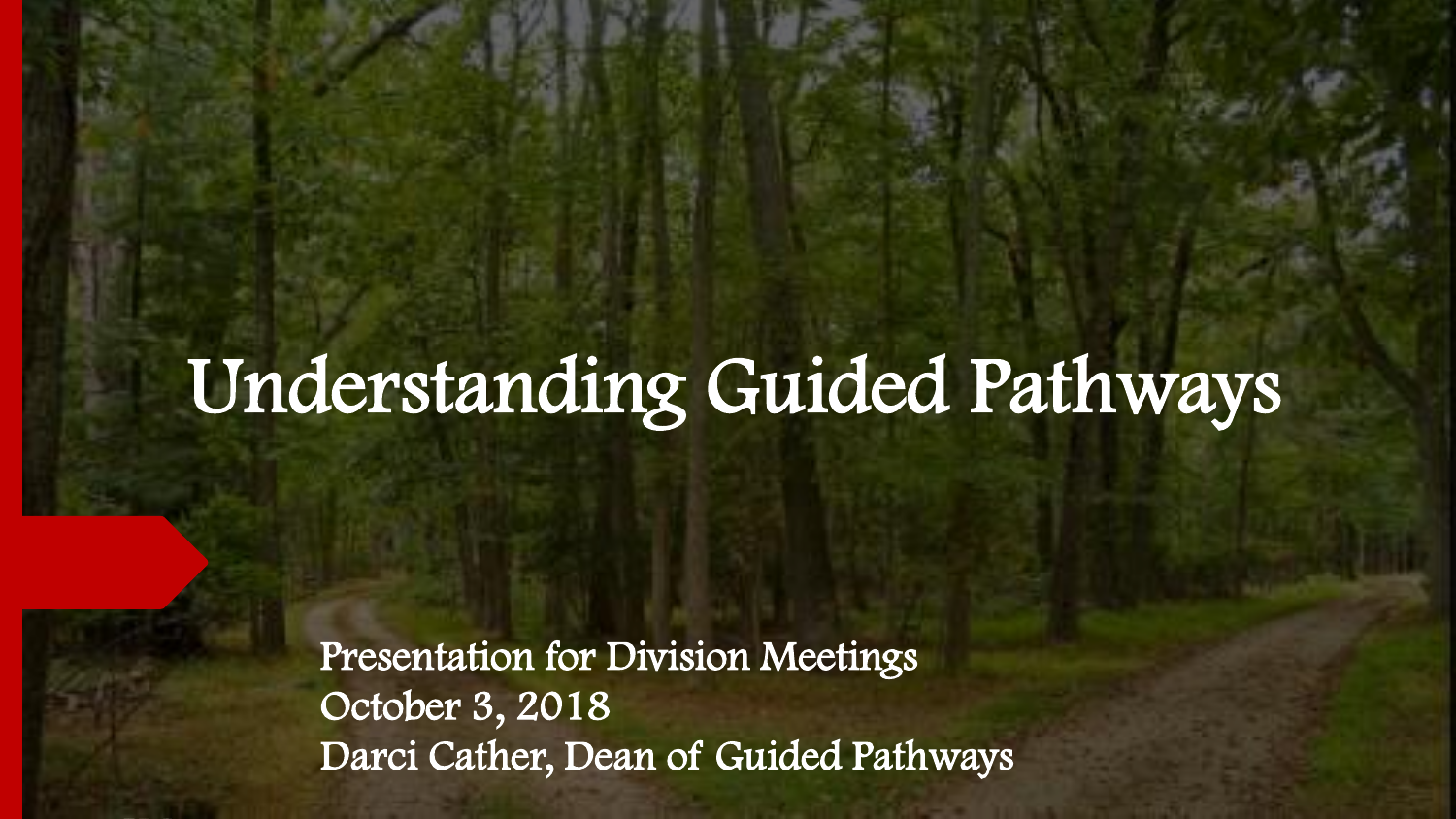#### Guided Pathways Essential Practices

- 1. Clarify Paths to Student End Goals
- 2. Help Students Choose and Enter a Pathway
- 3. Help Students Stay on Pathway
- 4. Ensure Students are Learning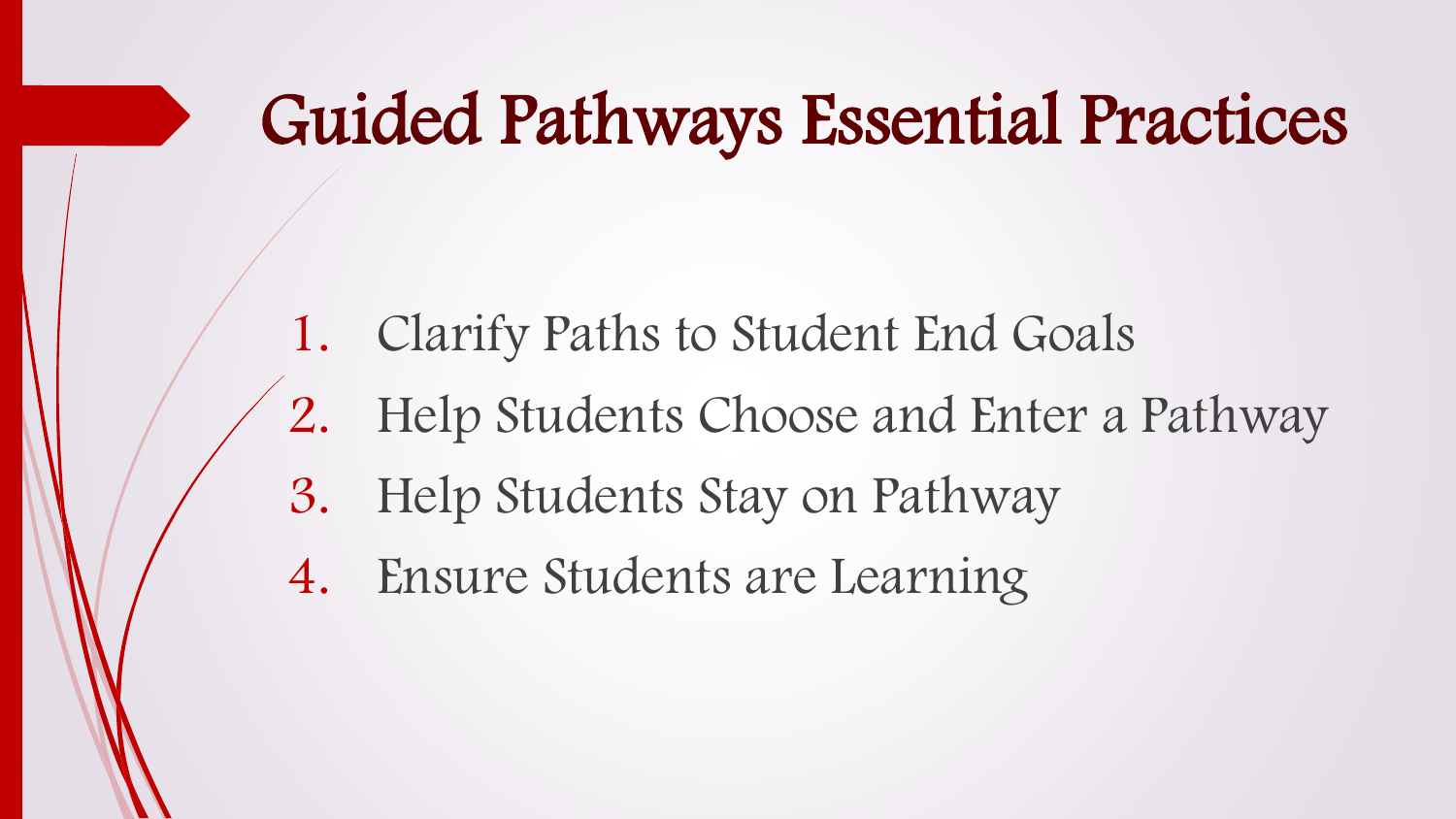## What are Guided Pathways?

Based on the idea that if students are able to **determine their** interests and choose the right degree earlier on, then they will be more likely to complete their degrees in a timely fashion.

• Most colleges operate on a "cafeteria model" where students are presented with an abundance of classes, programs, and support services which are typically disconnected.

Redesign the college's offerings into highly structured, welldesigned program maps that align with their career choices and educational goals.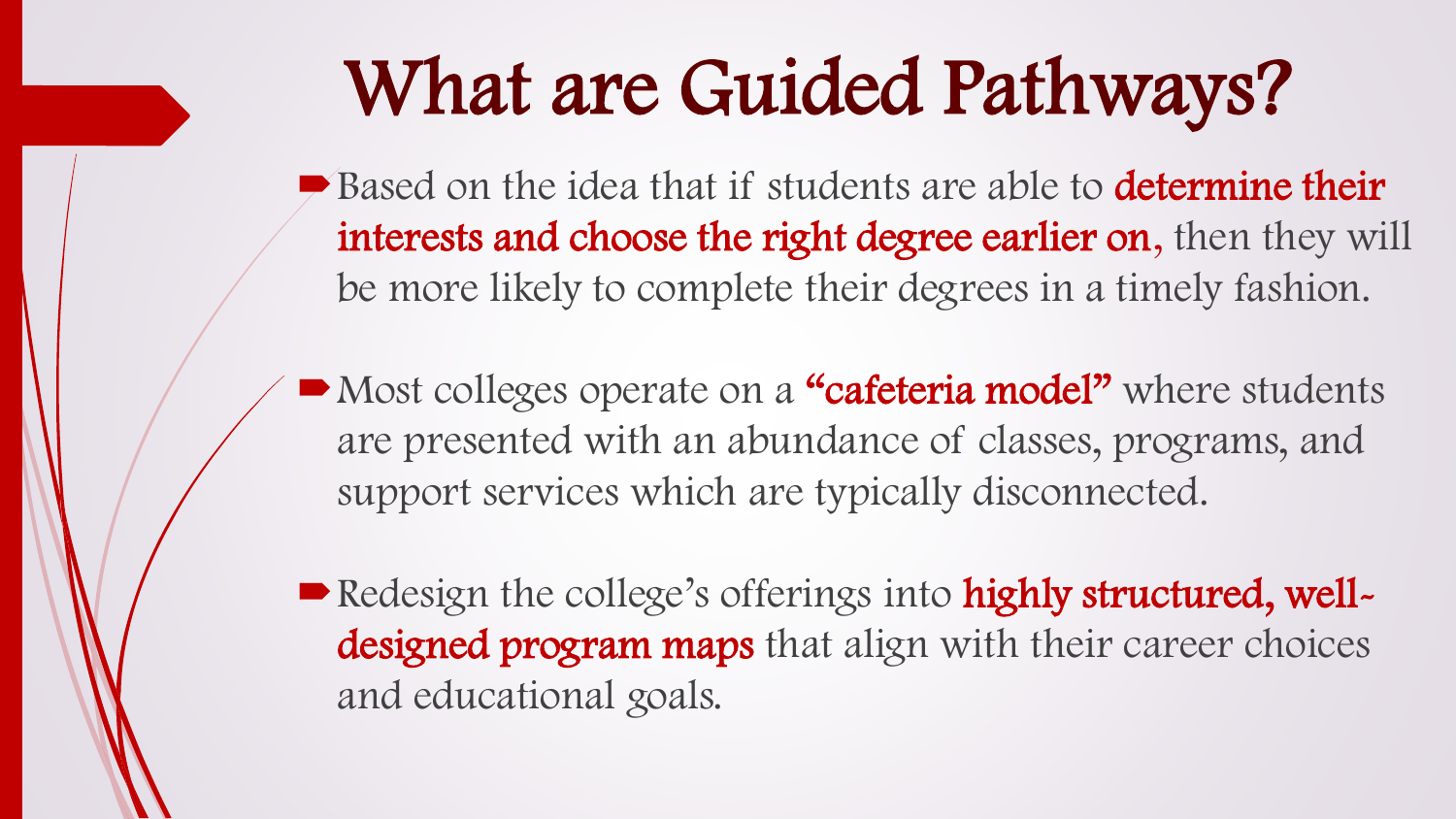## Why Do We Need to Change?

Guided Pathways to Success spring from the following problems:

Many students do not graduate

Many students do not graduate on time

■ Students are spending extra time and money on courses that do not count toward their degrees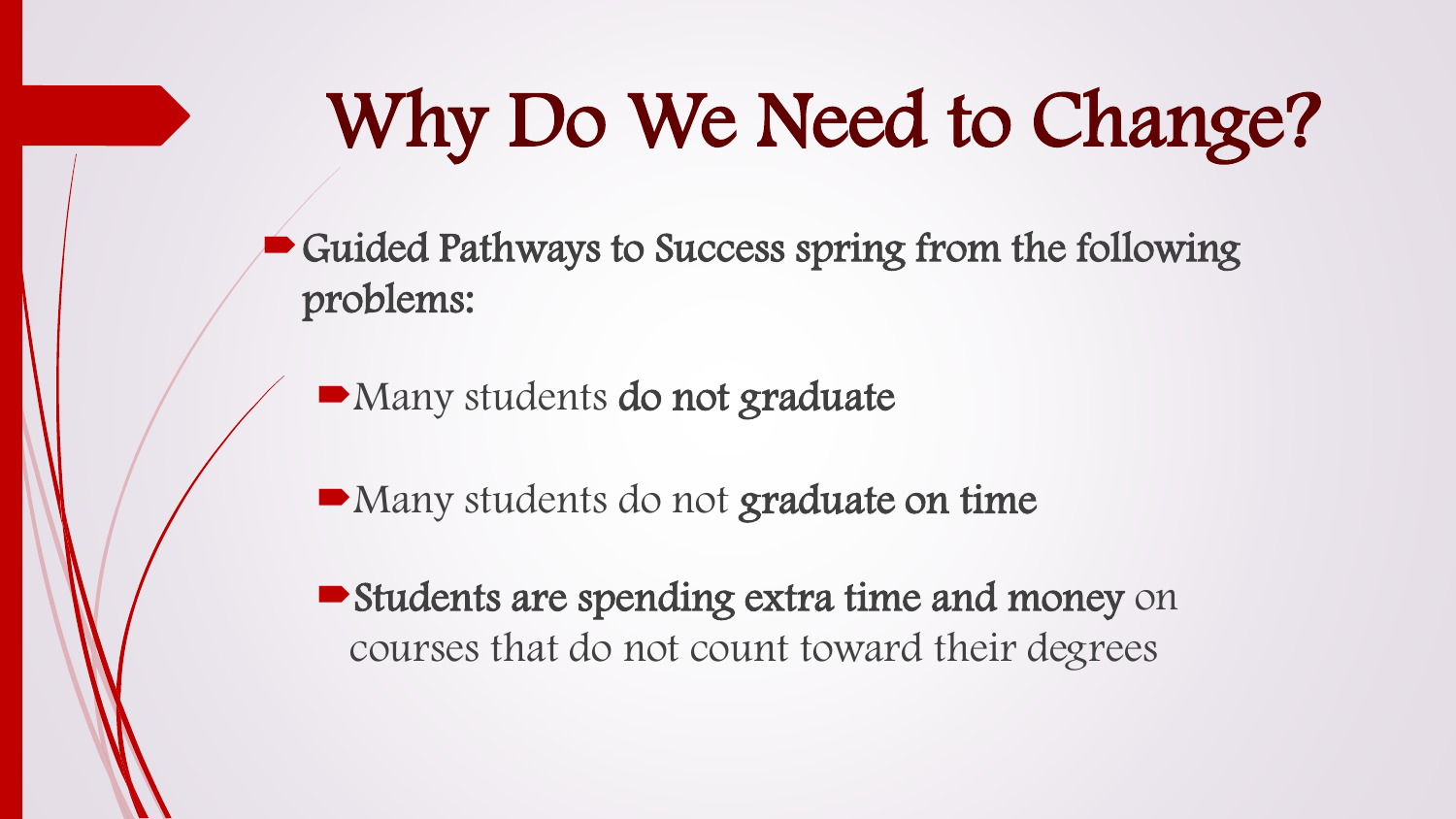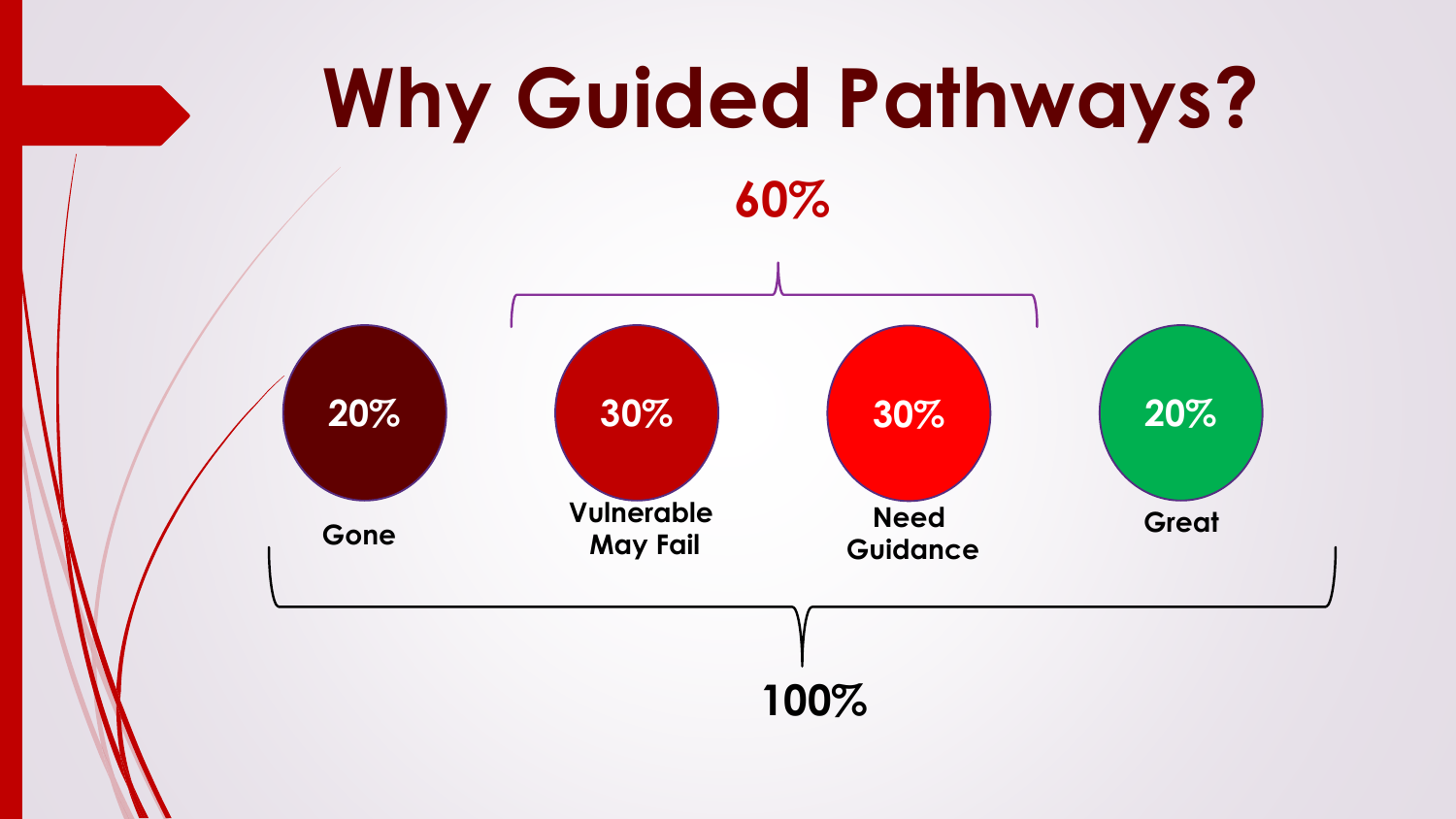# Essential Components of Guided Pathways

Students will choose coherent, whole programs instead of individual, random classes

Students will make informed, deliberate, and simpler choices

Students will not take credits outside of their declared major, as all credits are designed to count toward declared degrees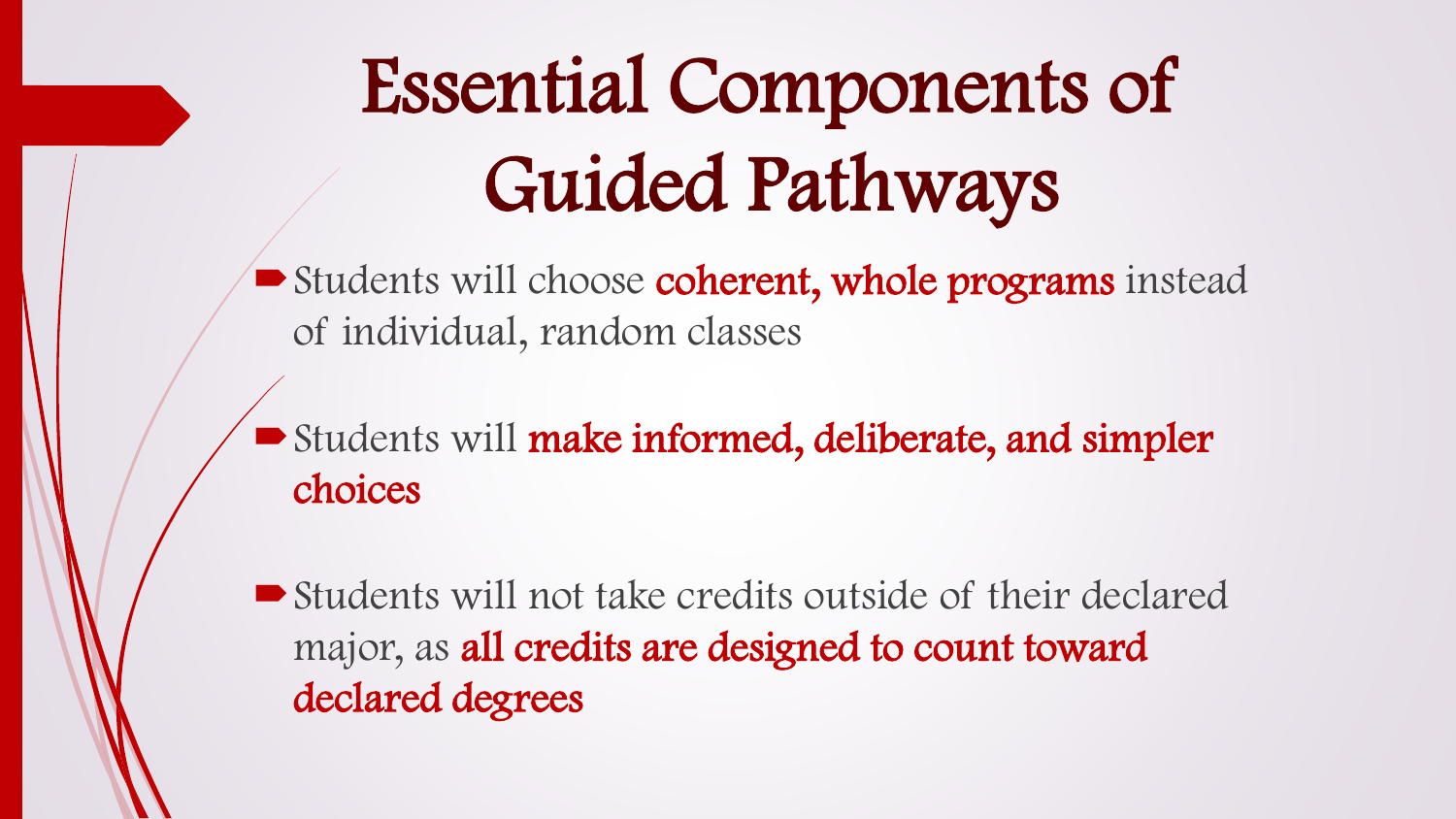# Essential Components of Guided Pathways

Students will take "milestone" courses to ensure proper progression to graduation

■ Default pathways will be designed so that no student will remain undeclared

**End-to-end design – pathways or program maps** will be designed by faculty and counselors with end goals in mind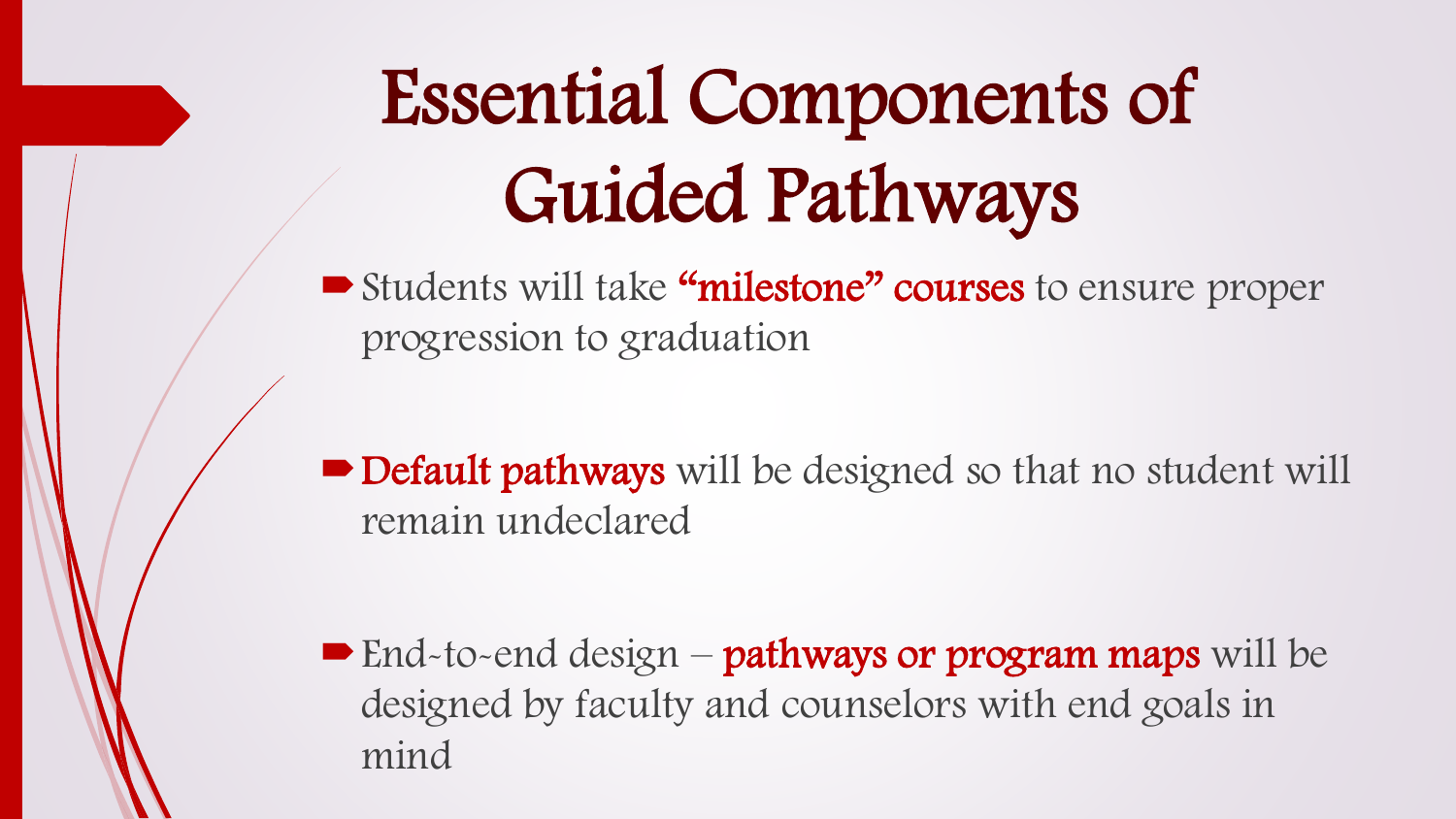#### Priorities Identified:



- **1. Faculty & Staff Engagement**  Describe the purpose of pathways, meta-majors, and implications for the student experience
- 2. Conduct staff and student **focus groups**
- 3. Pilot **mapping process** in one division
- 4. Develop **meta-majors**
- **5. Pilot PIE** and review data with CTE program coordinators in one division. Use results to inform Guided Pathways implementation.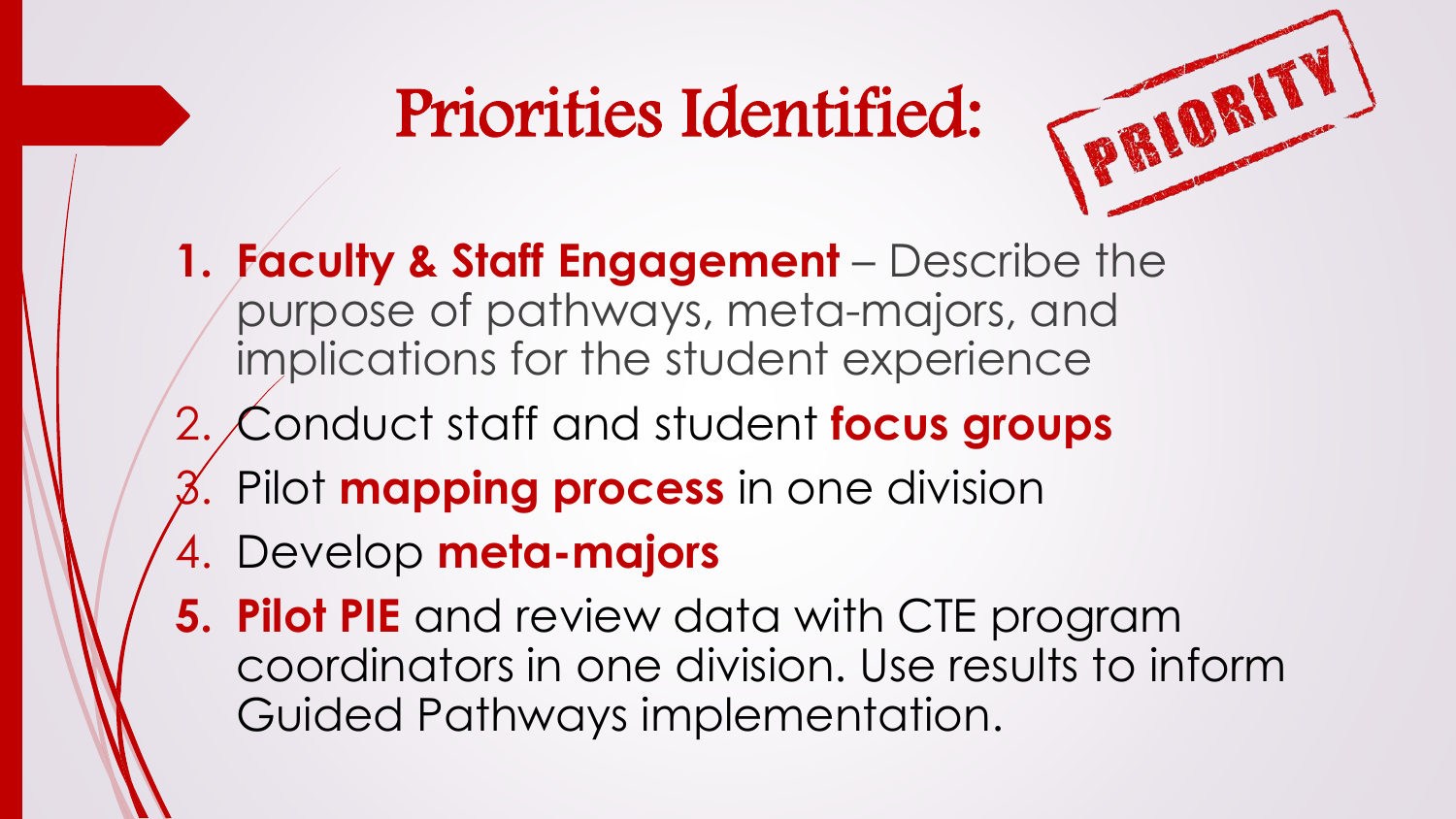## Guided Pathways Features

| <b>Pathways Do:</b>                                                                                                                                                         | <b>Pathways Do NOT:</b>                                                                                                                                                                            |
|-----------------------------------------------------------------------------------------------------------------------------------------------------------------------------|----------------------------------------------------------------------------------------------------------------------------------------------------------------------------------------------------|
| Present highly recommended<br>courses and sequence with an<br>"opt out" feature                                                                                             | Replace professional guidance<br>from faculty and advisors<br>Limit students' options of<br>$\bullet$                                                                                              |
| Recommend specific general<br>education courses and elective<br>courses, based on curricular<br>relevance<br>Identify "on" and "off" ramps<br>via embedded certificates and | courses<br>Require students to take any<br>additional courses for a specific<br>requirement that was<br>previously satisfied<br>Require students to be full-time<br>or part-time, college-ready or |
| industry certifications<br>Allow for customization and<br>flexibility based on each<br>student's unique situation                                                           | college-prep, online or on<br>campus<br>Change due to scheduling or<br>$\bullet$<br>modality                                                                                                       |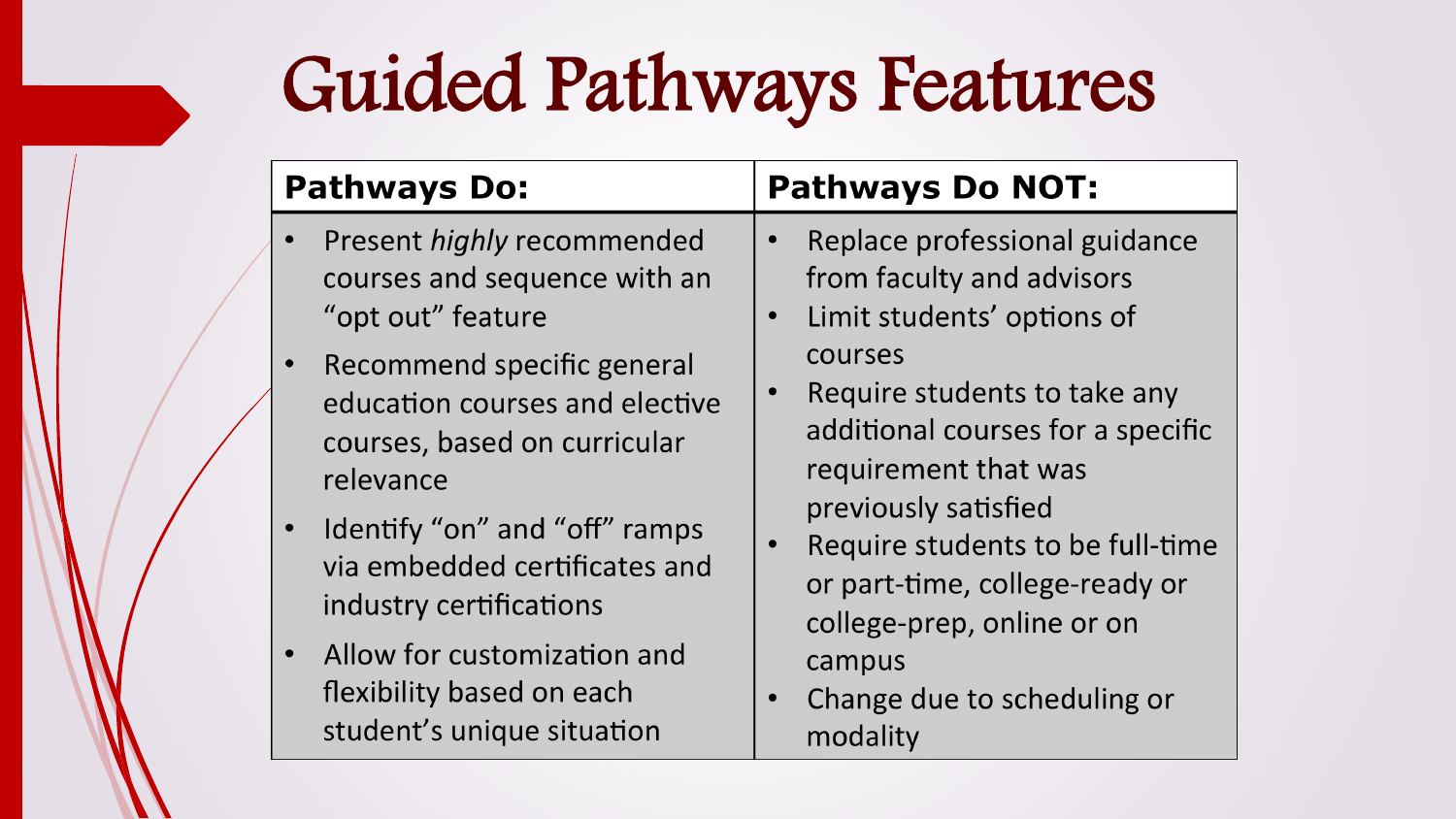

#### Guided Pathways are:

- Designed to ensure students take only necessary courses that count toward their degree
- Different from the "self-service" cafeteria model
- Designed to **clarify paths** to student end goals
- Help students choose and enter a pathway
- Help students stay on path
- Ensure that students are **learning**
- College-Wide initiative led by faculty and staff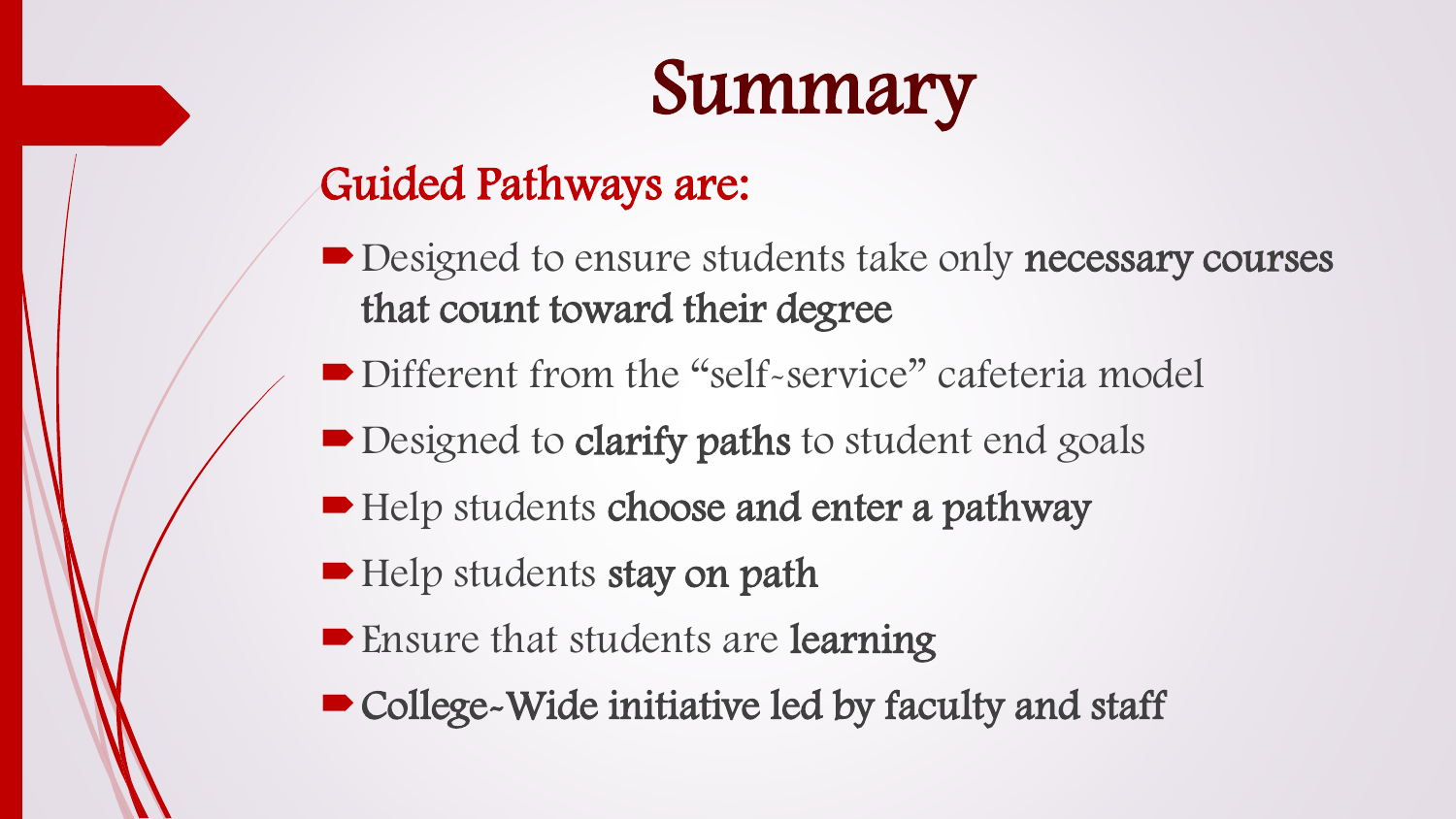#### References

- Bailey, Thomas R., Shanna Smith Jaggars, and Davis Jenkins. Redesigning America's Community Colleges: A Clearer Path to Student Success. Cambridge, Massachusetts: Harvard University Press, 2015.
- Bailey, Thomas R., Shanna Smith Jaggars, and Davis Jenkins. "What We Know about Guided Pathways." CCRC. April 2015. Accessed 17 June 2018.
- Bowman, Margaret. "Integrating Academies and Student Support Services to Enable SPC Students to Start Smart and Finish Strong." National Higher Education Benchmarking Conference. 4 May 2016.
- Johnstone, Rob. "Guided Pathways Demystified I." National Center for Inquiry & Improvement. Nov. 2015. Accessed 17 June 2018.
- Johnstone, Rob. "Guided Pathways Demystified II." National Center for Inquiry & Improvement. Sept. 2017. Accessed 17 June 2018.